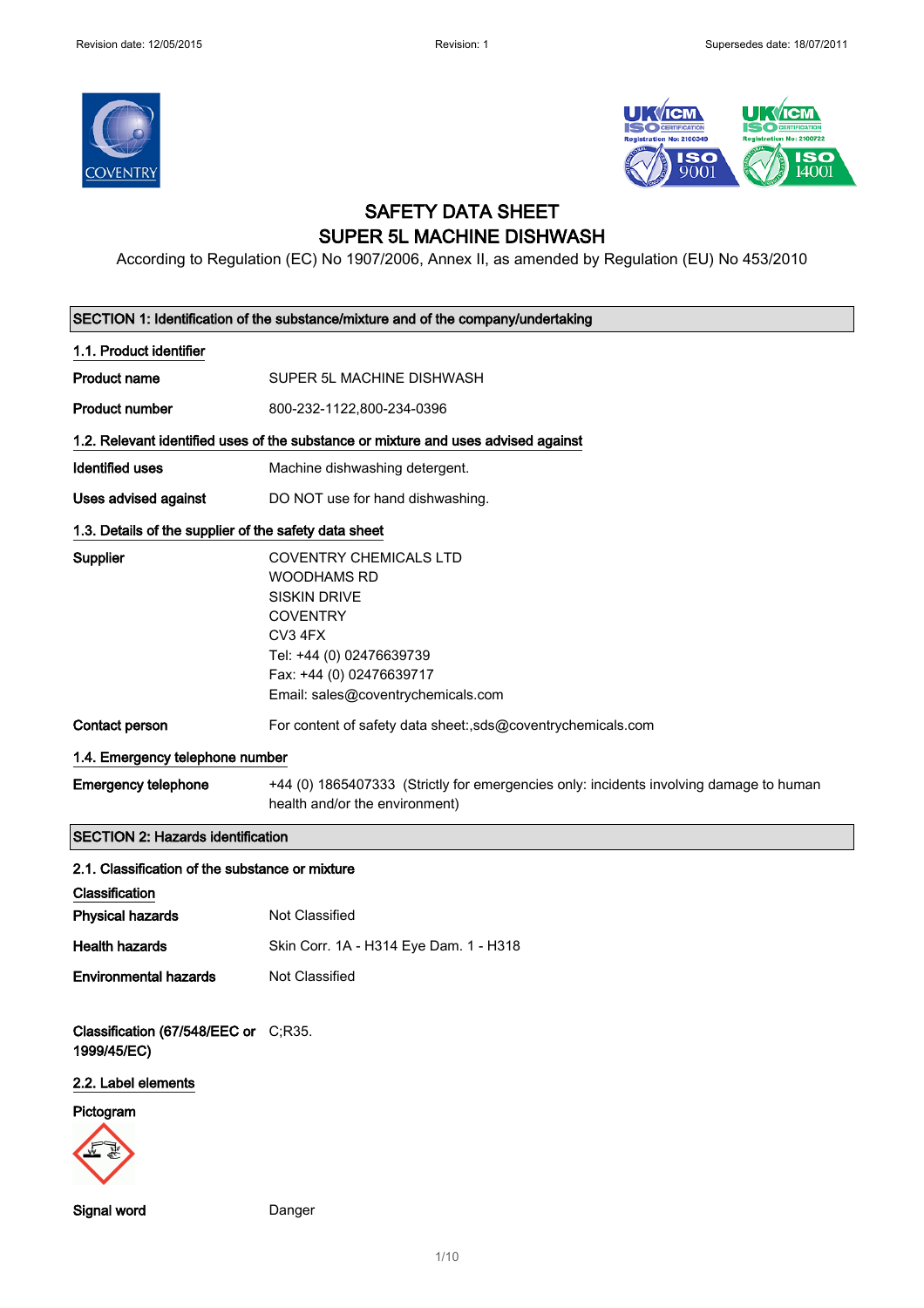| <b>Hazard statements</b>                  | H314 Causes severe skin burns and eye damage.                                                                                                                                                                                                                                                                                                                                                                                                                                                                                   |
|-------------------------------------------|---------------------------------------------------------------------------------------------------------------------------------------------------------------------------------------------------------------------------------------------------------------------------------------------------------------------------------------------------------------------------------------------------------------------------------------------------------------------------------------------------------------------------------|
| <b>Precautionary statements</b>           | P260 Do not breathe vapour/spray.<br>P264 Wash contaminated skin thoroughly after handling.<br>P303+P361+P353 IF ON SKIN (or hair): Take off immediately all contaminated clothing.<br>Rinse skin with water/shower<br>P305+P351+P338 IF IN EYES: Rinse cautiously with water for several minutes. Remove<br>contact lenses, if present and easy to do. Continue rinsing.<br>P501 Dispose of contents/container in accordance with national regulations.<br>P337+P313 If eye irritation persists: Get medical advice/attention. |
| Contains                                  | SODIUM HYDROXIDE, TETRASODIUM ETHYLENE DIAMINE TETRAACETATE                                                                                                                                                                                                                                                                                                                                                                                                                                                                     |
| Supplementary precautionary<br>statements | P280 Wear protective gloves/protective clothing/eye protection/face protection.                                                                                                                                                                                                                                                                                                                                                                                                                                                 |

#### 2.3. Other hazards

This product does not contain any substances classified as PBT or vPvB.

### SECTION 3: Composition/information on ingredients

| 3.2. Mixtures                             |                      |                                                      |
|-------------------------------------------|----------------------|------------------------------------------------------|
| <b>SODIUM HYDROXIDE</b>                   |                      | 10-30%                                               |
| CAS number: 1310-73-2                     | EC number: 215-185-5 | REACH registration number: 01-<br>2119457892-27-XXXX |
| Classification                            |                      |                                                      |
| Met. Corr. 1 - H290                       |                      | Classification (67/548/EEC or 1999/45/EC)            |
| Skin Corr. 1A - H314                      | C;R35                |                                                      |
|                                           |                      |                                                      |
| Eye Dam. 1 - H318                         |                      |                                                      |
| TETRASODIUM ETHYLENE DIAMINE TETRAACETATE |                      | $1 - 5%$                                             |
| CAS number: 64-02-8                       | EC number: 200-573-9 | REACH registration number: 01-                       |
|                                           |                      | 2119486762-27-XXXX                                   |
|                                           |                      |                                                      |
| Classification                            |                      | Classification (67/548/EEC or 1999/45/EC)            |
| Acute Tox. 4 - H302                       |                      | Xn;R22 Xi;R41                                        |
| Eye Dam. 1 - H318                         |                      |                                                      |
| <b>TRISODIUM NITRILOTRIACETATE</b>        |                      | 1%                                                   |
|                                           |                      |                                                      |
| CAS number: 5064-31-3                     | EC number: 225-768-6 | REACH registration number: 01-                       |
|                                           |                      | 2119519239-36-XXXX                                   |
| Classification                            |                      | Classification (67/548/EEC or 1999/45/EC)            |
| Acute Tox. 4 - H302                       |                      | Carc. Cat. 3;R40 Xn;R22 Xi;R36                       |
| Eye Irrit. 2 - H319                       |                      |                                                      |
| Carc. 2 - H351                            |                      |                                                      |
|                                           |                      |                                                      |

The Full Text for all R-Phrases and Hazard Statements are Displayed in Section 16.

## SECTION 4: First aid measures

### 4.1. Description of first aid measures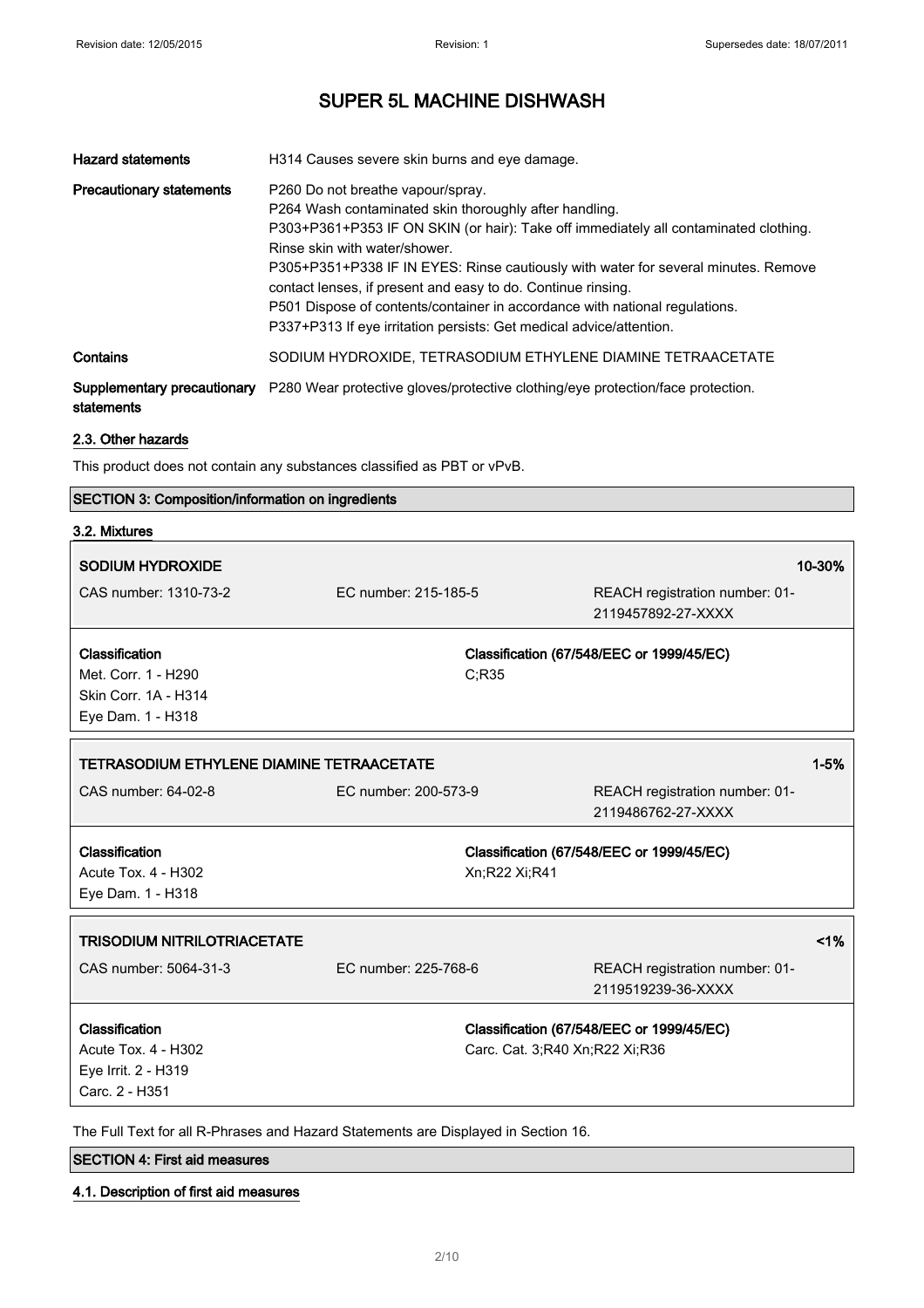| <b>General information</b>                                 | SPEED IS ESSENTIAL. OBTAIN IMMEDIATE MEDICAL ATTENTION. Showers and eve<br>washing equipment must be provided at handling points.                                                                                  |  |
|------------------------------------------------------------|--------------------------------------------------------------------------------------------------------------------------------------------------------------------------------------------------------------------|--|
| Inhalation                                                 | Remove affected person from source of contamination. Keep affected person warm and at<br>rest. Get medical attention immediately. For breathing difficulties, oxygen may be necessary.                             |  |
| Ingestion                                                  | Never give anything by mouth to an unconscious person. Rinse mouth thoroughly with water.<br>Give plenty of water to drink. DO NOT induce vomiting. Get medical attention immediately.                             |  |
| <b>Skin contact</b>                                        | Remove affected person from source of contamination. Remove contaminated clothing. Wash<br>skin thoroughly with soap and water. Get medical attention promptly if symptoms occur after<br>washing.                 |  |
| Eye contact                                                | Remove affected person from source of contamination. Remove any contact lenses and open<br>eyelids wide apart. Continue to rinse for at least 15 minutes. Get medical attention<br>immediately. Continue to rinse. |  |
| <b>Protection of first aiders</b>                          | First aid personnel should wear appropriate protective equipment during any rescue.                                                                                                                                |  |
|                                                            | 4.2. Most important symptoms and effects, both acute and delayed                                                                                                                                                   |  |
| <b>General information</b>                                 | The severity of the symptoms described will vary dependent on the concentration and the<br>length of exposure. Chemical burns must be treated by a physician. Get medical attention<br>immediately.                |  |
| Inhalation                                                 | Severe irritation of nose and throat. May cause an asthma-like shortness of breath.                                                                                                                                |  |
| Ingestion                                                  | Will immediately cause corrosion of, and damage to, the gastrointestinal tract.                                                                                                                                    |  |
| <b>Skin contact</b>                                        | May cause serious chemical burns to the skin.                                                                                                                                                                      |  |
| Eye contact                                                | May cause severe inflammation, corneal ulcers and permanent impairment of vision.                                                                                                                                  |  |
|                                                            | 4.3. Indication of any immediate medical attention and special treatment needed                                                                                                                                    |  |
| Notes for the doctor                                       | Remove contaminated clothing and wash all affected areas with plenty of water. Symptomatic<br>treatment and supportive therapy as indicated.                                                                       |  |
| <b>SECTION 5: Firefighting measures</b>                    |                                                                                                                                                                                                                    |  |
| 5.1. Extinguishing media                                   |                                                                                                                                                                                                                    |  |
| Suitable extinguishing media                               | The product is not flammable. Use fire-extinguishing media suitable for the surrounding fire.<br>Foam, carbon dioxide or dry powder.                                                                               |  |
| 5.2. Special hazards arising from the substance or mixture |                                                                                                                                                                                                                    |  |
| Specific hazards                                           | Contact with some metals eg. aluminium, zinc can produce flammable hydrogen.gas.<br>Exothermic reaction with water.                                                                                                |  |
| 5.3. Advice for firefighters                               |                                                                                                                                                                                                                    |  |
| Protective actions during<br>firefighting                  | Control run-off water by containing and keeping it out of sewers and watercourses.                                                                                                                                 |  |
| Special protective equipment<br>for firefighters           | Wear positive-pressure self-contained breathing apparatus (SCBA) and appropriate protective<br>clothing.                                                                                                           |  |
| <b>SECTION 6: Accidental release measures</b>              |                                                                                                                                                                                                                    |  |
|                                                            | 6.1. Personal precautions, protective equipment and emergency procedures                                                                                                                                           |  |
| <b>Personal precautions</b>                                | Wear protective clothing as described in Section 8 of this safety data sheet.                                                                                                                                      |  |
| 6.2. Environmental precautions                             |                                                                                                                                                                                                                    |  |
| <b>Environmental precautions</b>                           | Avoid or minimise the creation of any environmental contamination.                                                                                                                                                 |  |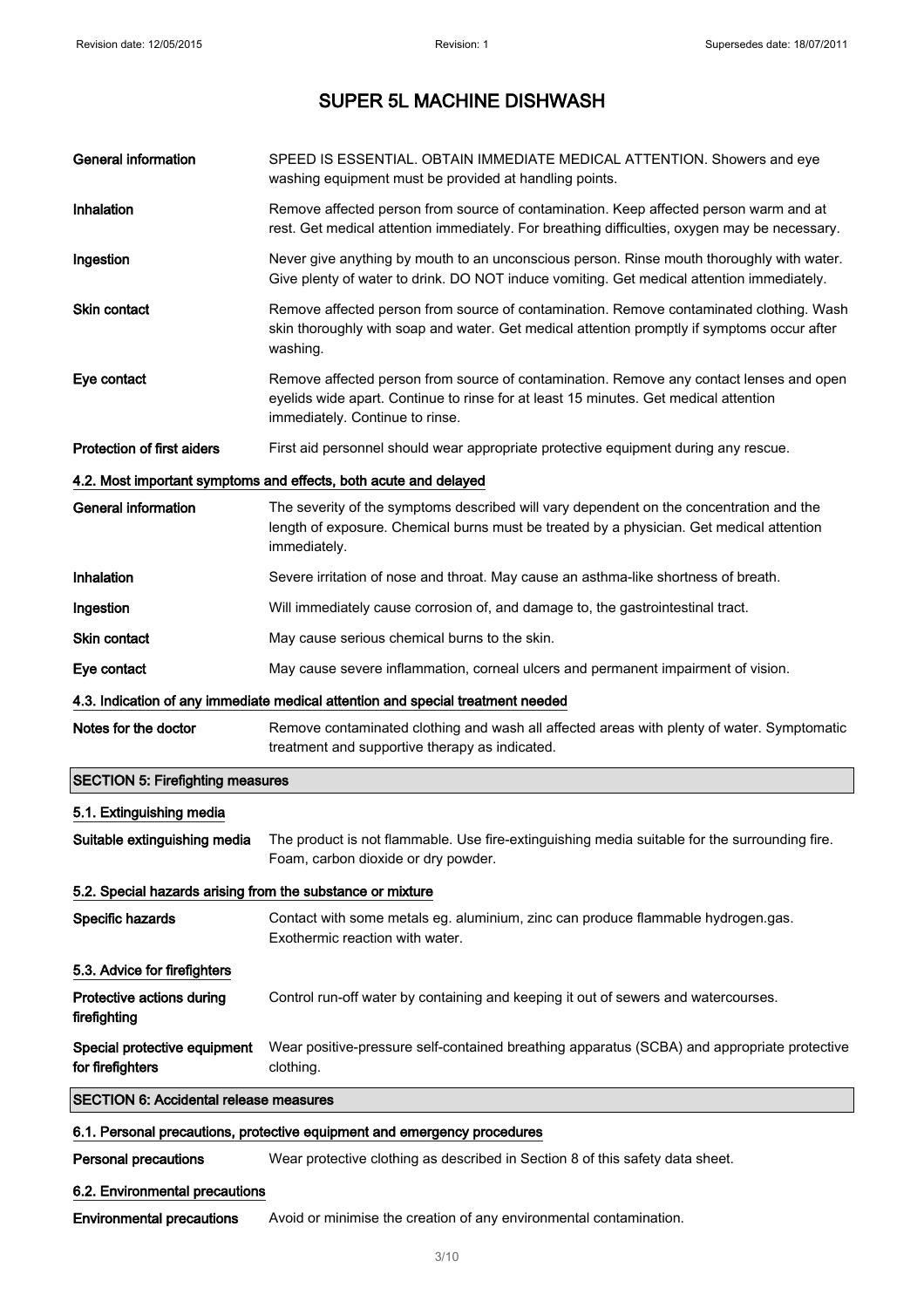#### 6.3. Methods and material for containment and cleaning up

Methods for cleaning up Do not touch or walk into spilled material. Stop leak if possible without risk. Absorb in vermiculite, dry sand or earth and place into containers. Flush contaminated area with plenty of water.

#### 6.4. Reference to other sections

| Reference to other sections            | For waste disposal, see Section 13. See Section 11 for additional information on health |  |
|----------------------------------------|-----------------------------------------------------------------------------------------|--|
|                                        | hazards. See Section 1 for emergency contact information.                               |  |
|                                        |                                                                                         |  |
| <b>SECTION 7: Handling and storage</b> |                                                                                         |  |

#### 7.1. Precautions for safe handling

## Usage precautions **Avoid spilling. Avoid contact with skin and eyes. Avoid the formation of mists. Provide** adequate ventilation. Read and follow manufacturer's recommendations. Wear protective clothing as described in Section 8 of this safety data sheet. Never add water directly to this product as it may cause a vigorous reaction or boiling. Always dilute by carefully pouring the product into water.

Advice on general occupational hygiene Good personal hygiene procedures should be implemented. Do not eat, drink or smoke when using this product. Wash hands thoroughly after handling. Eye wash facilities and emergency shower must be available when handling this product. Wash promptly with soap and water if skin becomes contaminated. Take off immediately all contaminated clothing and wash it before reuse.

#### 7.2. Conditions for safe storage, including any incompatibilities

Storage precautions Store in tightly-closed, original container in a well-ventilated place. Store away from the following materials: Acids.

Storage class Corrosive storage.

7.3. Specific end use(s)

Specific end use(s) The identified uses for this product are detailed in Section 1.2.

SECTION 8: Exposure Controls/personal protection

### 8.1. Control parameters

### Occupational exposure limits

SODIUM HYDROXIDE

Long-term exposure limit (8-hour TWA): WEL Short-term exposure limit (15-minute): WEL 2 mg/m<sup>3</sup>

WEL = Workplace Exposure Limit

#### SODIUM HYDROXIDE (CAS: 1310-73-2)

| <b>DNEL</b> | Industry - Inhalation: Long term local effects: 1.0 mg/m <sup>3</sup> |  |
|-------------|-----------------------------------------------------------------------|--|
|             | Consumer - Inhalation; Long term local effects: 1.0 mg/m <sup>3</sup> |  |

#### TETRASODIUM ETHYLENE DIAMINE TETRAACETATE (CAS: 64-02-8)

| General population - Oral; Long term systemic effects: 25 mg/kg/day              |
|----------------------------------------------------------------------------------|
| General population - Inhalation; Long term local effects: 0.6 mg/m <sup>3</sup>  |
| General population - Inhalation; Short term local effects: 1.2 mg/m <sup>3</sup> |
| Workers - Inhalation; Long term local effects: 1.5 mg/m <sup>3</sup>             |
| Workers - Inhalation; Short term local effects: 3 mg/m <sup>3</sup>              |
|                                                                                  |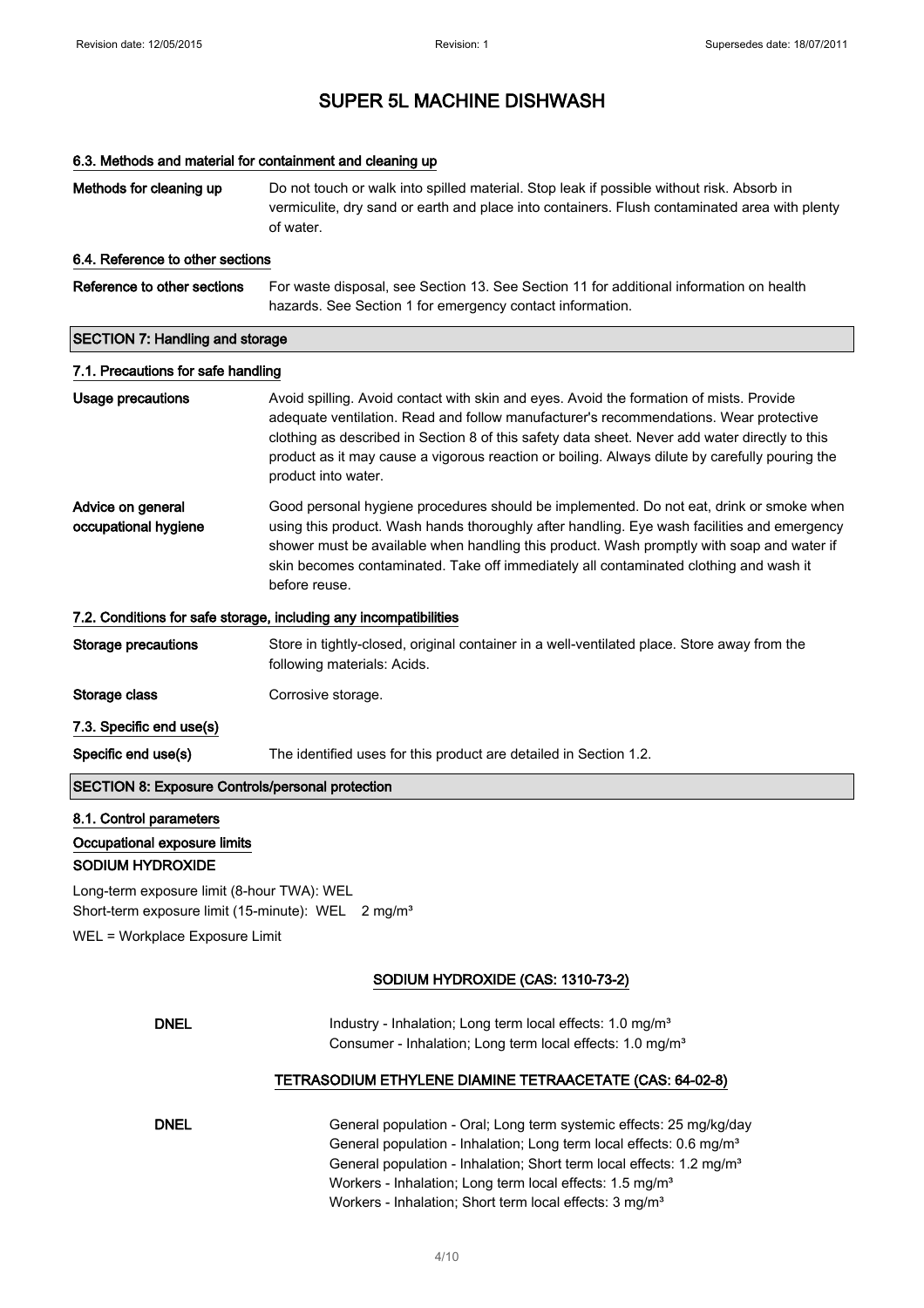- PNEC Fresh water; 2.2 mg/l
	- Marine water; 0.22 mg/l
	- Intermittent release; 1.2 mg/l
	- STP; 43 mg/l
	- Soil; 0.72 mg/kg

#### 8.2. Exposure controls



| Appropriate engineering<br>controls       | Provide adequate ventilation. Avoid inhalation of vapours. Observe any occupational<br>exposure limits for the product or ingredients.                                                                                                                 |
|-------------------------------------------|--------------------------------------------------------------------------------------------------------------------------------------------------------------------------------------------------------------------------------------------------------|
| Eye/face protection                       | Wear tight-fitting, chemical splash goggles or face shield.                                                                                                                                                                                            |
| Hand protection                           | Wear protective gloves. Neoprene. Nitrile rubber. Polyethylene. Polyvinyl chloride (PVC).                                                                                                                                                              |
| Other skin and body<br>protection         | Wear appropriate clothing to prevent any possibility of skin contact.                                                                                                                                                                                  |
| Hygiene measures                          | Provide eyewash station and safety shower. Wash hands at the end of each work shift and<br>before eating, smoking and using the toilet. Wash promptly if skin becomes contaminated.<br>Promptly remove any clothing that becomes contaminated.         |
| <b>Respiratory protection</b>             | No specific recommendations. Respiratory protection must be used if the airborne<br>contamination exceeds the recommended occupational exposure limit. Particulate filter, type<br>P2. Particulate filters should comply with European Standard EN143. |
| <b>Environmental exposure</b><br>controls | Users should be aware of environmental considerations and their duties under the<br>environmental protection act. Further information may be found on Government websites:<br>www.dti.gov.uk/access/index/htm and www.envirowise.gov.uk.               |
|                                           |                                                                                                                                                                                                                                                        |

### SECTION 9: Physical and Chemical Properties

### 9.1. Information on basic physical and chemical properties

| Appearance                      | Liquid.                           |
|---------------------------------|-----------------------------------|
| Colour                          | Colourless.                       |
| Odour                           | No characteristic odour.          |
| Odour threshold                 | Not applicable.                   |
| рH                              | pH (concentrated solution): >13.5 |
| <b>Melting point</b>            | Not applicable.                   |
| Initial boiling point and range | Not applicable.                   |
| Flash point                     | Not applicable.                   |
| <b>Evaporation rate</b>         | Not determined.                   |
| <b>Evaporation factor</b>       | Not applicable.                   |
| Vapour pressure                 | Not determined.                   |
| Vapour density                  | Not determined.                   |
| <b>Relative density</b>         | 1.185 typically @ @ 20°C          |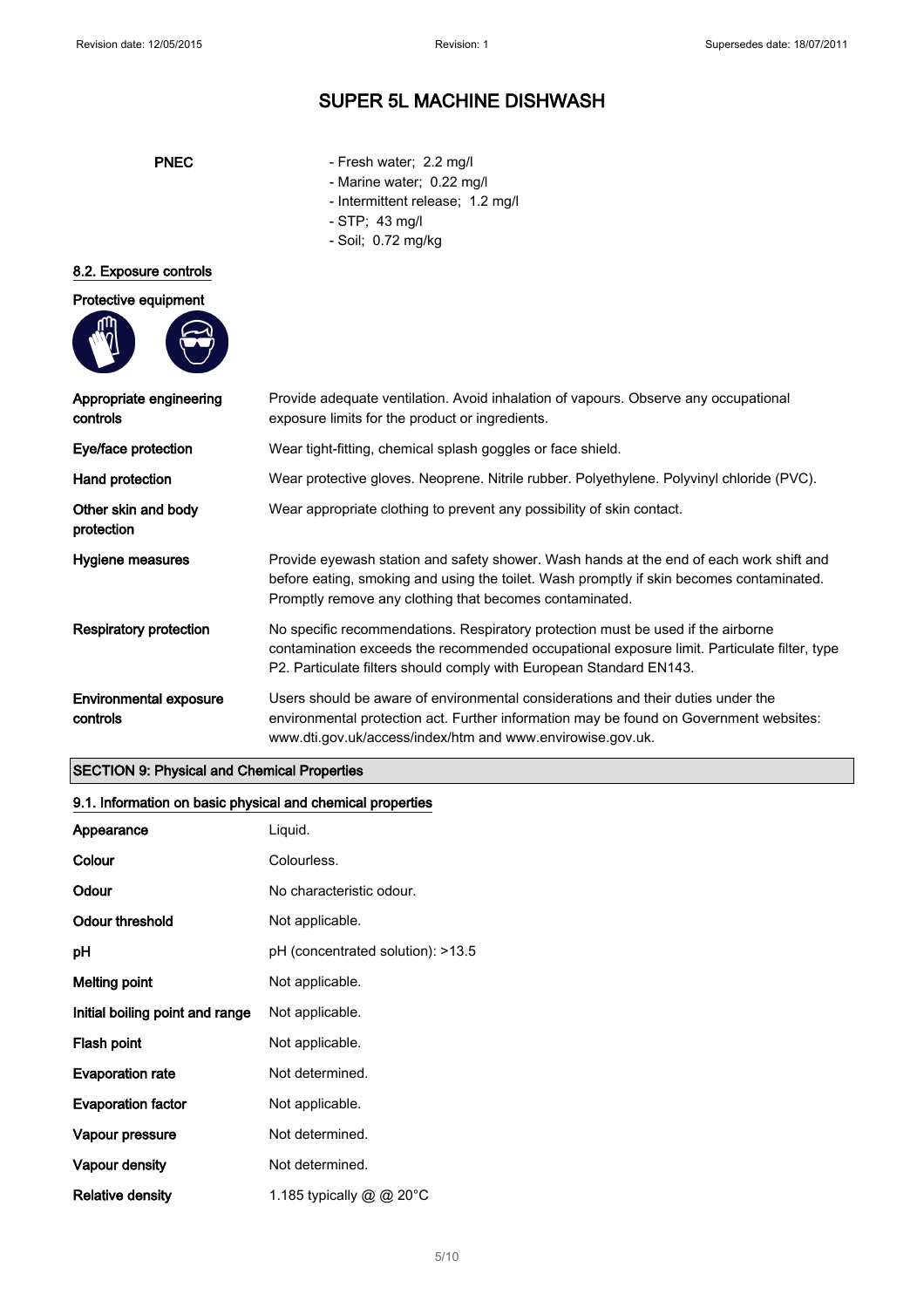| <b>Bulk density</b>                                | Not applicable.                                                                                                                                                                             |
|----------------------------------------------------|---------------------------------------------------------------------------------------------------------------------------------------------------------------------------------------------|
| Solubility(ies)                                    | Soluble in water.                                                                                                                                                                           |
| Auto-ignition temperature                          | Not applicable.                                                                                                                                                                             |
| <b>Decomposition Temperature</b>                   | Not applicable.                                                                                                                                                                             |
| <b>Viscosity</b>                                   | Not determined.                                                                                                                                                                             |
| <b>Explosive properties</b>                        | Not applicable                                                                                                                                                                              |
| <b>Explosive under the influence</b><br>of a flame | Not considered to be explosive.                                                                                                                                                             |
| <b>Oxidising properties</b>                        | Not applicable.                                                                                                                                                                             |
| Comments                                           | Information given is applicable to the product as supplied.                                                                                                                                 |
| 9.2. Other information                             |                                                                                                                                                                                             |
| Other information                                  | Not relevant.                                                                                                                                                                               |
| <b>SECTION 10: Stability and reactivity</b>        |                                                                                                                                                                                             |
| 10.1. Reactivity                                   |                                                                                                                                                                                             |
| <b>Reactivity</b>                                  | Reactions with the following materials may generate heat: Water. Strong acids. Highly<br>reactive with aluminium, tin, zinc and alloys of these metals producing flammable hydrogen<br>gas. |
| 10.2. Chemical stability                           |                                                                                                                                                                                             |
| <b>Stability</b>                                   | Stable at normal ambient temperatures.                                                                                                                                                      |
| 10.3. Possibility of hazardous reactions           |                                                                                                                                                                                             |
| Possibility of hazardous<br>reactions              | Can react violently if in contact with acids and chloro-hydrocarbons. Exothermic reaction with<br>water.                                                                                    |
| 10.4. Conditions to avoid                          |                                                                                                                                                                                             |
| <b>Conditions to avoid</b>                         | Avoid excessive heat for prolonged periods of time.                                                                                                                                         |
| 10.5. Incompatible materials                       |                                                                                                                                                                                             |
| <b>Materials to avoid</b>                          | Acids. Ammonia solution. Chlorinated hydrocarbons. Aluminium. Zinc.                                                                                                                         |
| 10.6. Hazardous decomposition products             |                                                                                                                                                                                             |
| Hazardous decomposition<br>products                | Hydrogen.                                                                                                                                                                                   |
| <b>SECTION 11: Toxicological information</b>       |                                                                                                                                                                                             |
| 11.1. Information on toxicological effects         |                                                                                                                                                                                             |
| <b>Toxicological effects</b>                       | No information available.                                                                                                                                                                   |
| Other health effects                               | There is no evidence that the product can cause cancer.                                                                                                                                     |
| Acute toxicity - oral<br>ATE oral (mg/kg)          | 12,218.16704156                                                                                                                                                                             |
| <b>General information</b>                         | Danger of very serious irreversible effects in contact with skin, in contact with eyes and if<br>swallowed.                                                                                 |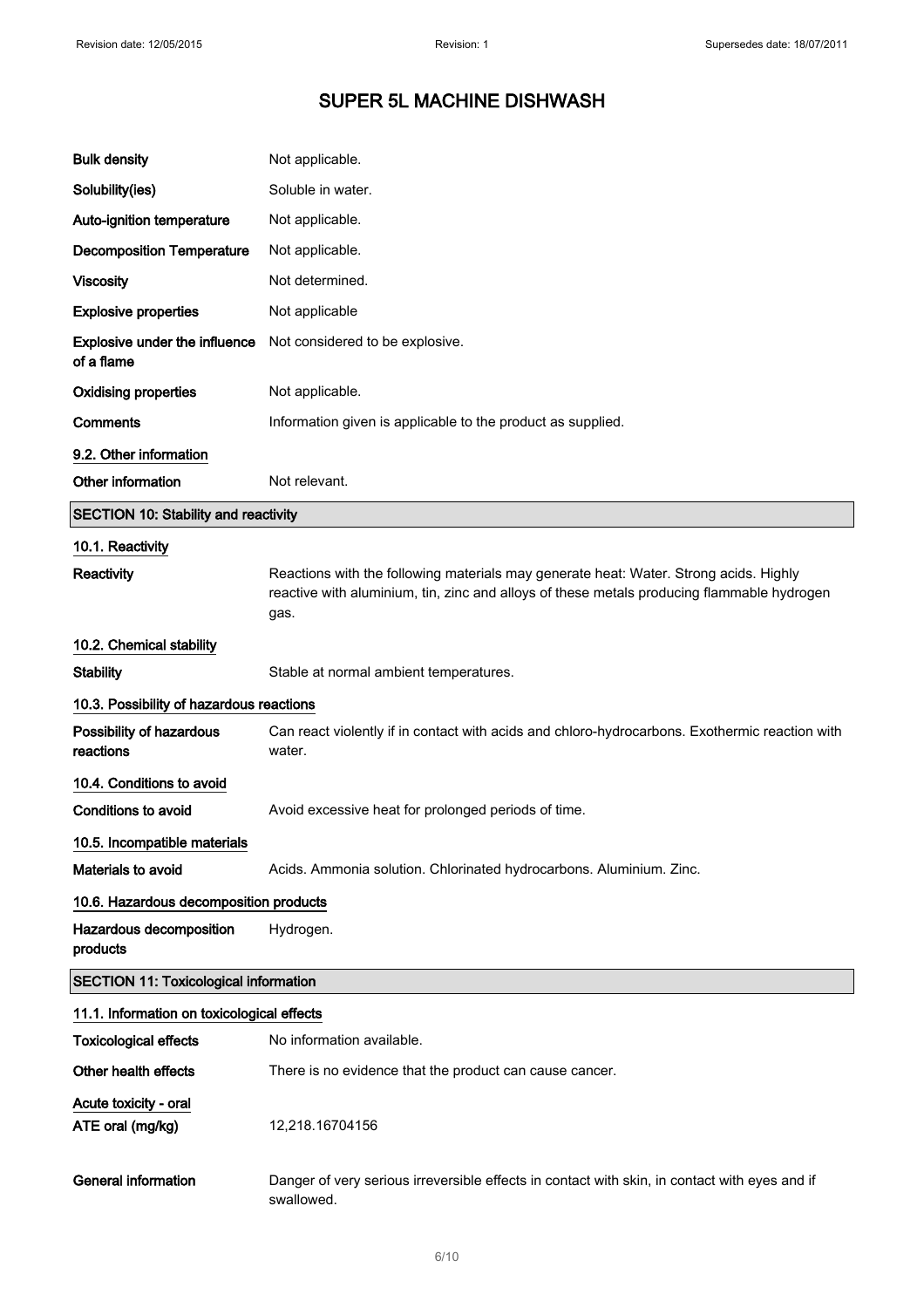| Inhalation                                 | Spray/mists may cause respiratory tract irritation. A single exposure may cause the following<br>adverse effects: Coughing. Difficulty in breathing. May cause damage to mucous membranes<br>in nose, throat, lungs and bronchial system.                                       |
|--------------------------------------------|---------------------------------------------------------------------------------------------------------------------------------------------------------------------------------------------------------------------------------------------------------------------------------|
| Ingestion                                  | May cause burns in mucous membranes, throat, oesophagus and stomach.                                                                                                                                                                                                            |
| Skin contact                               | May cause serious chemical burns to the skin. Repeated exposure may cause skin dryness or<br>cracking.                                                                                                                                                                          |
| Eye contact                                | Causes burns. A single exposure may cause the following adverse effects: Corneal damage.<br>Contact with concentrated chemical may very rapidly cause severe eye damage, possibly loss<br>of sight.                                                                             |
| <b>SECTION 12: Ecological Information</b>  |                                                                                                                                                                                                                                                                                 |
| Ecotoxicity                                | There are no data on the ecotoxicity of this product.                                                                                                                                                                                                                           |
| 12.1. Toxicity                             |                                                                                                                                                                                                                                                                                 |
| <b>Toxicity</b>                            | Concentrations greater that 10ppm or ph value greater than 10.5 may be fatal to fish and<br>other aquatic organisms.                                                                                                                                                            |
| Acute toxicity - aquatic plants            | Can cause damage to aquatic plants.                                                                                                                                                                                                                                             |
| Acute toxicity - terrestrial               | Can cause damage to vegetation.                                                                                                                                                                                                                                                 |
| 12.2. Persistence and degradability        |                                                                                                                                                                                                                                                                                 |
|                                            | Persistence and degradability Degrades readily by reaction with the natural carbon dioxide in the air.                                                                                                                                                                          |
| 12.3. Bioaccumulative potential            |                                                                                                                                                                                                                                                                                 |
| <b>Bioaccumulative potential</b>           | The product is not bioaccumulating.                                                                                                                                                                                                                                             |
| 12.4. Mobility in soil                     |                                                                                                                                                                                                                                                                                 |
| <b>Mobility</b>                            | The product is water-soluble and may spread in water systems.                                                                                                                                                                                                                   |
| 12.5. Results of PBT and vPvB assessment   |                                                                                                                                                                                                                                                                                 |
| Results of PBT and vPvB<br>assessment      | This product does not contain any substances classified as PBT or vPvB.                                                                                                                                                                                                         |
| 12.6. Other adverse effects                |                                                                                                                                                                                                                                                                                 |
| <b>SECTION 13: Disposal considerations</b> |                                                                                                                                                                                                                                                                                 |
| 13.1. Waste treatment methods              |                                                                                                                                                                                                                                                                                 |
| General information                        | Waste is classified as hazardous waste. Dispose of waste to licensed waste disposal site in<br>accordance with the requirements of the local Waste Disposal Authority. When handling<br>waste, the safety precautions applying to handling of the product should be considered. |
| <b>Disposal methods</b>                    | Dispose of via an authorised and appropriately licensed waste contractor. Packaging is<br>recyclable. Wash out containers with water before disposal.                                                                                                                           |
| Waste class                                | EWC Code: 06 02 04                                                                                                                                                                                                                                                              |
| <b>SECTION 14: Transport information</b>   |                                                                                                                                                                                                                                                                                 |
| 14.1. UN number                            |                                                                                                                                                                                                                                                                                 |
| UN No. (ADR/RID)                           | 1824                                                                                                                                                                                                                                                                            |
| UN No. (IMDG)                              | 1824                                                                                                                                                                                                                                                                            |
| UN No. (ICAO)                              | 1824                                                                                                                                                                                                                                                                            |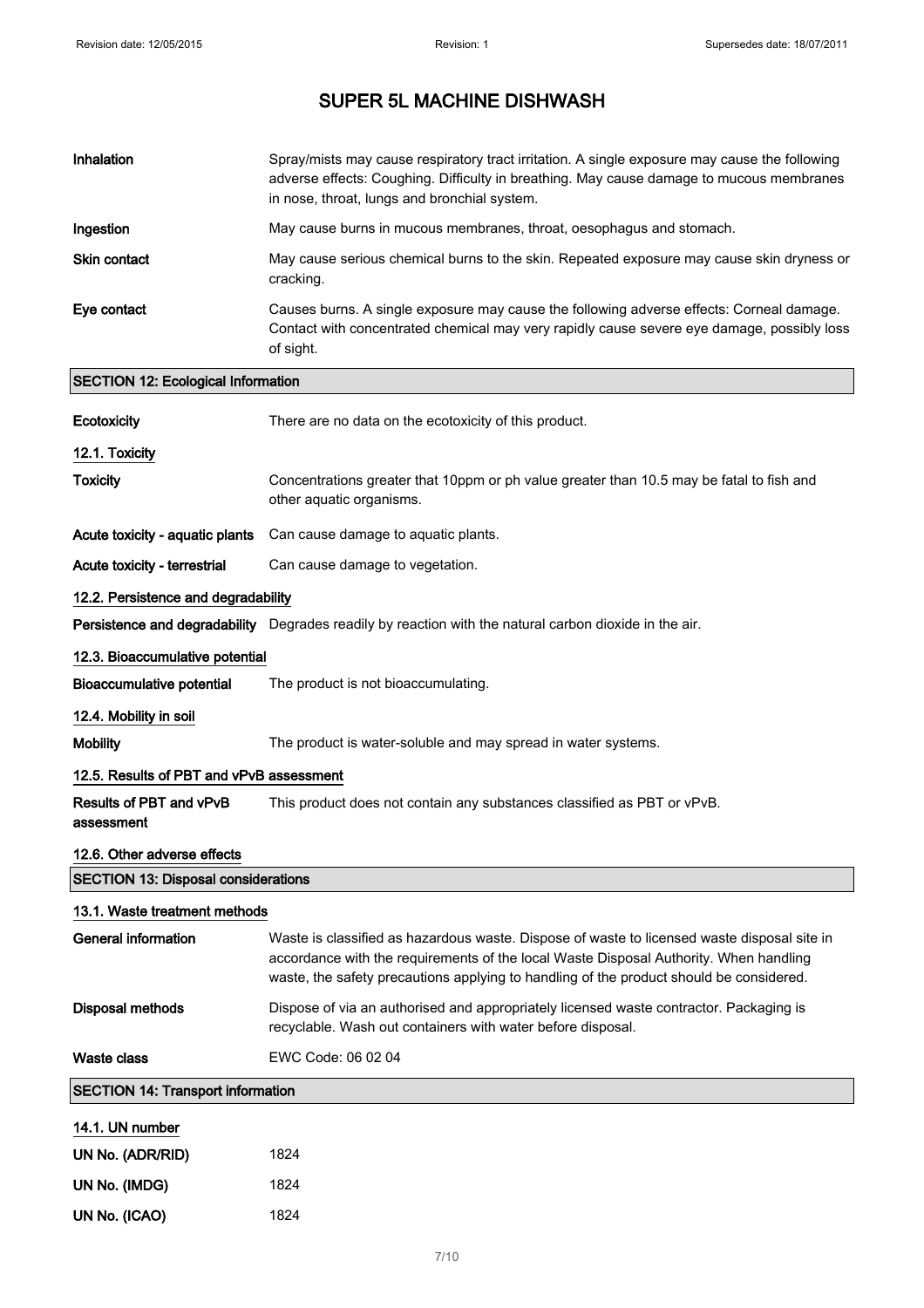### 14.2. UN proper shipping name

| Proper shipping name<br>(ADR/RID) | SODIUM HYDROXIDE SOLUTION                             |
|-----------------------------------|-------------------------------------------------------|
| Proper shipping name<br>(IMDG)    | SODIUM HYDROXIDE SOLUTION                             |
|                                   | Proper shipping name (ICAO) SODIUM HYDROXIDE SOLUTION |
|                                   | Proper shipping name (ADN) SODIUM HYDROXIDE SOLUTION  |
| 14.3. Transport hazard class(es)  |                                                       |
| <b>ADR/RID class</b>              | 8                                                     |
| ADR/RID subsidiary risk           |                                                       |
| <b>ADR/RID label</b>              | 8                                                     |
| <b>IMDG class</b>                 | 8                                                     |
| <b>IMDG subsidiary risk</b>       |                                                       |
| ICAO class/division               | 8                                                     |
| ICAO subsidiary risk              |                                                       |
| <b>Transport labels</b>           |                                                       |
|                                   |                                                       |

| 14.4. Packing group                                                           |          |  |
|-------------------------------------------------------------------------------|----------|--|
| ADR/RID packing group                                                         | Ш        |  |
| <b>IMDG packing group</b>                                                     | Ш        |  |
| ICAO packing group                                                            | Ш        |  |
| 14.5. Environmental hazards                                                   |          |  |
| Environmentally hazardous substance/marine pollutant                          |          |  |
| No.                                                                           |          |  |
| 14.6. Special precautions for user                                            |          |  |
| EmS                                                                           | F-A, S-B |  |
| <b>Emergency Action Code</b>                                                  | 2R       |  |
| <b>Hazard Identification Number</b><br>(ADR/RID)                              | 80       |  |
| 14.7. Transport in bulk according to Annex II of MARPOL73/78 and the IBC Code |          |  |
| <b>SECTION 15: Regulatory information</b>                                     |          |  |

15.1. Safety, health and environmental regulations/legislation specific for the substance or mixture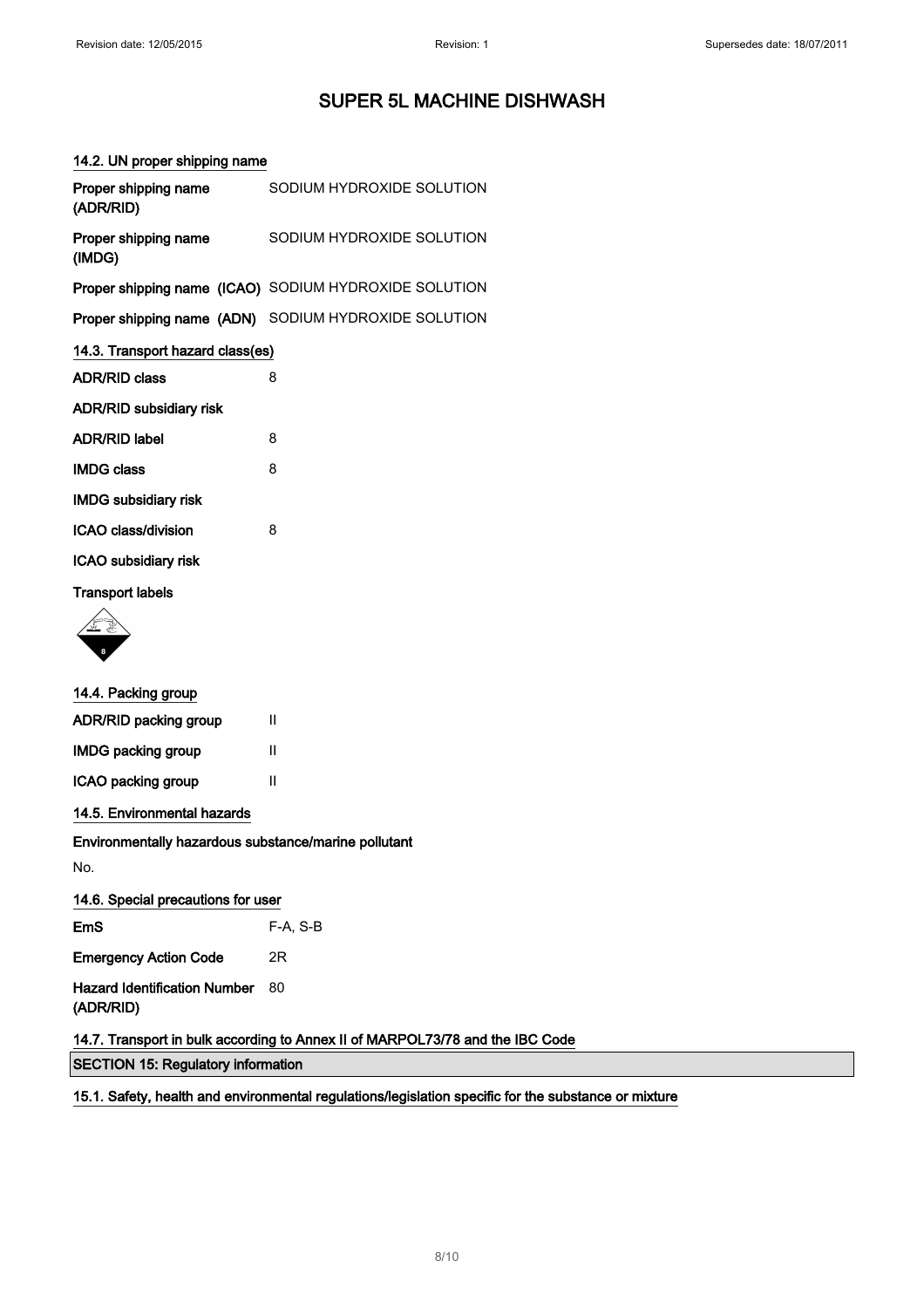| <b>National regulations</b> | The Control of Substances Hazardous to Health Regulations 2002 (SI 2002 No. 2677) (as<br>amended).<br>Control of Pollution (Special Waste) Regulations 1980 (as amended).<br>The Carriage of Dangerous Goods and Use of Transportable Pressure Equipment<br>Regulations 2009 (SI 2009 No. 1348) (as amended) ["CDG 2009"].<br>EH40/2005 Workplace exposure limits.<br>The Hazardous Waste Regulations 2005.                                                                                                                                                                                                                                                                                                                                                                                                                                |
|-----------------------------|--------------------------------------------------------------------------------------------------------------------------------------------------------------------------------------------------------------------------------------------------------------------------------------------------------------------------------------------------------------------------------------------------------------------------------------------------------------------------------------------------------------------------------------------------------------------------------------------------------------------------------------------------------------------------------------------------------------------------------------------------------------------------------------------------------------------------------------------|
| <b>EU legislation</b>       | Regulation (EC) No 1907/2006 of the European Parliament and of the Council of 18<br>December 2006 concerning the Registration, Evaluation, Authorisation and Restriction of<br>Chemicals (REACH) (as amended).<br>Regulation (EU) No 453/2010 of 20 May 2010 amending Regulation (EC) 1907/2006,<br>Waste Material Code 91/689/EEC<br>Commission Directive 2000/39/EC of 8 June 2000 establishing a first list of indicative<br>occupational exposure limit values in implementation of Council Directive 98/24/EC on the<br>protection of the health and safety of workers from the risks related to chemical agents at<br>work (as amended).<br>Regulation (EC) No 1272/2008 of the European Parliament and of the Council of 16<br>December 2008 on classification, labelling and packaging of substances and mixtures (as<br>amended). |
| Guidance                    | Technical Guidance WM2: Hazardous Waste.<br><b>COSHH Essentials.</b><br>ECHA Guidance on the Application of the CLP Criteria.<br>ECHA Guidance on the compilation of safety data sheets.<br>Workplace Exposure Limits EH40.                                                                                                                                                                                                                                                                                                                                                                                                                                                                                                                                                                                                                |

### 15.2. Chemical safety assessment

A Chemical Safety Assessment (CSA) has been completed for Sodium hydroxide. Currently we do not have information from our suppliers about this.

| Abbreviations and acronyms<br>used in the safety data sheet | STOT Specific Target Organ Toxicity<br>PBT Persistant Bio-accumulative and Toxic<br>vPvB very Persistent, very Bio-accumulative<br>EWC European Waste Catalogue<br><b>PNFC Predicted No Effect Concentration</b><br>DNEL Derived No Effect Level |
|-------------------------------------------------------------|--------------------------------------------------------------------------------------------------------------------------------------------------------------------------------------------------------------------------------------------------|
| General information                                         | Only trained personnel should use this material.                                                                                                                                                                                                 |
| <b>Revision date</b>                                        | 12/05/2015                                                                                                                                                                                                                                       |
| Revision                                                    | 1                                                                                                                                                                                                                                                |
| Supersedes date                                             | 18/07/2011                                                                                                                                                                                                                                       |
| SDS number                                                  | 20613                                                                                                                                                                                                                                            |
| Risk phrases in full                                        | R22 Harmful if swallowed.<br>R35 Causes severe burns.<br>R41 Risk of serious damage to eyes.                                                                                                                                                     |